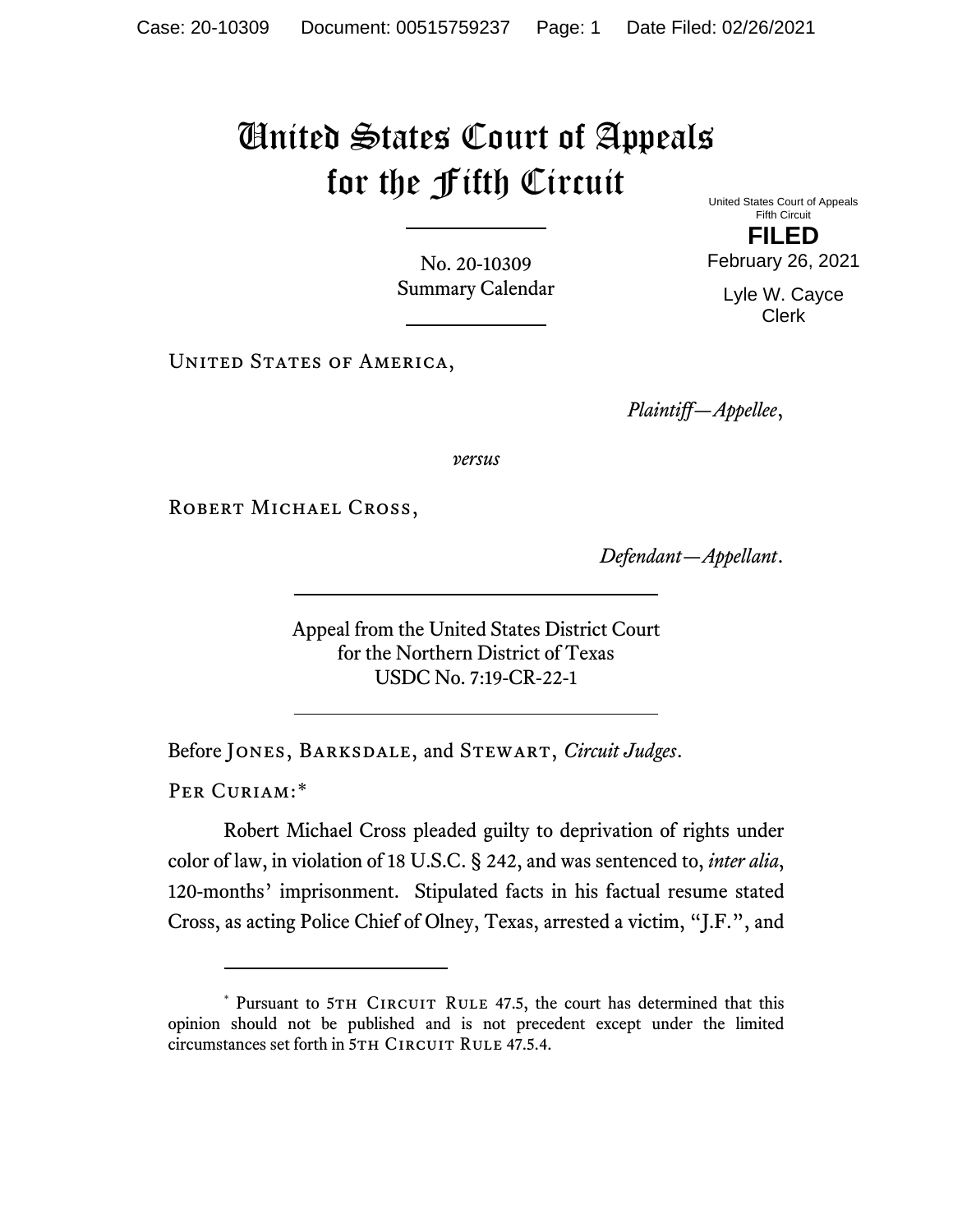## No. 20-10309

another individual, "C.W.". Cross then coerced J.F. and C.W. to provide him with personal benefits, with the promise that Cross would have their criminal cases dismissed. The presentence investigation report (PSR) included a statement by C.W. that, on one occasion, Cross drew a firearm, pointed it at J.F., and demanded J.F. engage in sexual acts with C.W. C.W. stated they complied because Cross had a firearm.

The Sentencing Guideline applicable to Cross' offense, Guideline § 2H1.1, provides the base offense level should be "the offense level from the offense guideline applicable to any underlying offense". U.S.S.G. § 2H1.1(a)(1). The probation officer determined the applicable crossreference was Guideline § 2A2.2 (aggravated assault with a deadly weapon). Sustaining the Government's objection, however, the district court concluded the applicable cross-reference should be Guideline § 2A3.1 (criminal sexual abuse). Cross contends the court erred in doing so.

Although the parties debated the applicable cross-reference at the sentencing hearing, Cross did not object concerning the sufficiency of evidence to support the cross-reference to the criminal sexual abuse guideline. He now claims, however, that cross-reference is erroneous because the record did not prove a sexual assault occurred regarding C.W. Accordingly, Cross did not preserve this issue at sentencing. *See United States v. Chavez-Hernandez*, 671 F.3d 494, 497 (5th Cir. 2012) (requiring defendant's objection be specific and "sufficiently clear" to put the court on notice, otherwise review only for plain error); *see also United States v. Nesmith*, 866 F.3d 677, 679 (5th Cir. 2017) (holding objection valid if it alerts the court to the nature of the claimed error and provides it an opportunity to correct it).

As noted, because Cross did not preserve in district court the issue on appeal, review is only for plain error. *E.g.*, *United States v. Broussard*, 669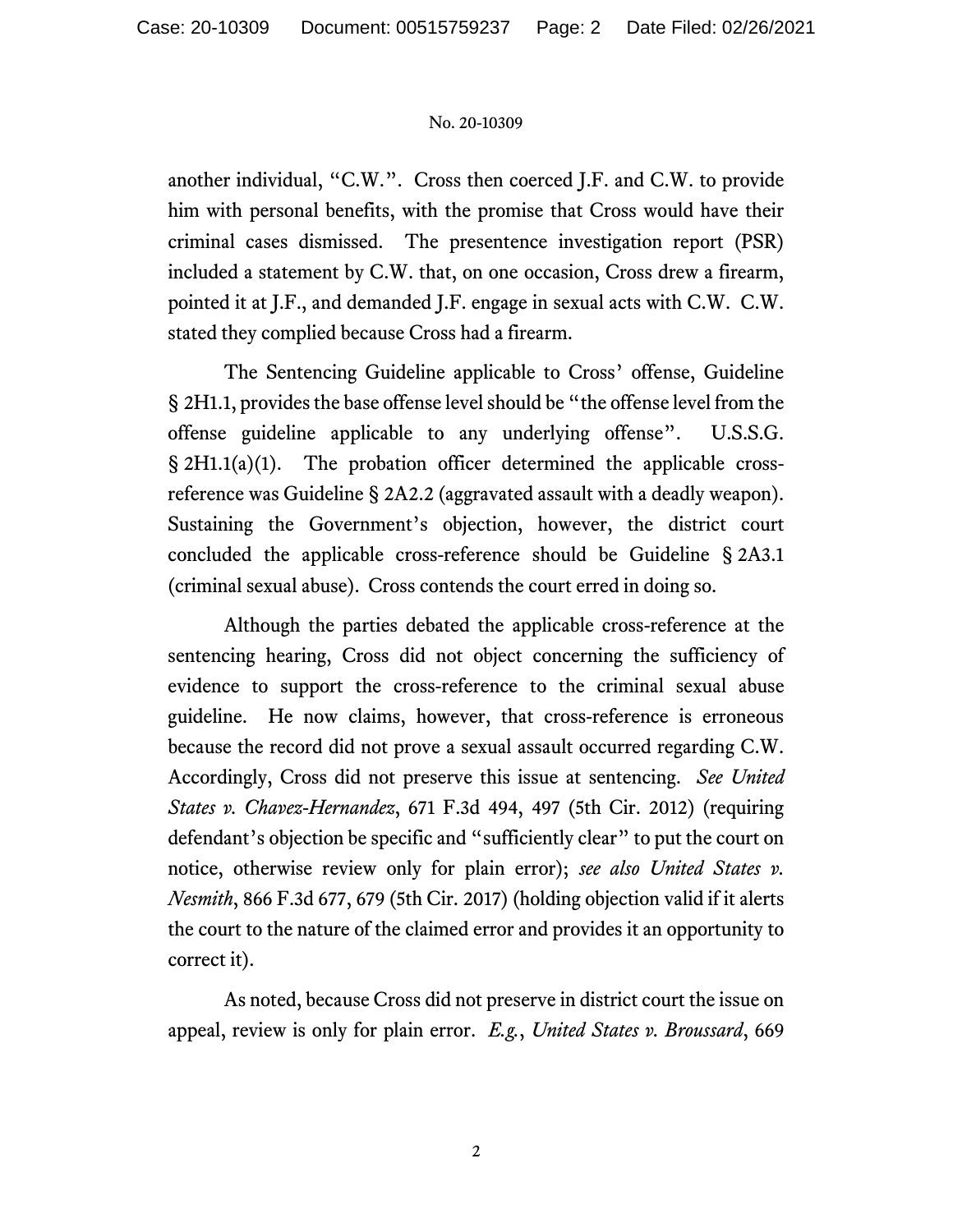## No. 20-10309

F.3d 537, 546 (5th Cir. 2012). Under that standard, Cross must show a forfeited plain error (clear or obvious error, rather than one subject to reasonable dispute) that affected his substantial rights. *Puckett v. United States*, 556 U.S. 129, 135 (2009). If he makes that showing, we have the discretion to correct the reversible plain error, but generally should do so only if it "seriously affect[s] the fairness, integrity or public reputation of judicial proceedings". *Id.* Cross does not show the requisite clear or obvious error.

Regarding Cross' being required to show a clear or obvious error that affected his substantial rights, "the district court need only determine its factual findings at sentencing by a preponderance of the relevant and sufficiently reliable evidence". *United States v. Hinojosa*, 749 F.3d 407, 415 (5th Cir. 2014) (internal quotation marks and citation omitted). A PSR generally bears sufficient indicia of reliability to be considered by the sentencing judge in making factual determinations. *E.g.*, *United States v. Zuniga*, 720 F.3d 587, 591 (5th Cir. 2013). Further, statements derived from law-enforcement officers' investigations, such as C.W.'s statements provided in the PSR, bear sufficient indicia of reliability. *See United States v. Vela*, 927 F.2d 197, 201 (5th Cir. 1991).

Cross has not pointed to any requirement that the Government provide a sworn statement to support the PSR's factual findings. Additionally, Cross did not present rebuttal evidence to show the information in the PSR was materially untrue, inaccurate, or unreliable. *See Zuniga*, 720 F.3d at 591. Thus, Cross cannot show factual error in the PSR.

Finally, Cross contends the court erred by applying the crossreference to criminal sexual abuse based on his forcing J.F. to have sexual intercourse with C.W. The commentary to Guideline § 2H1.1 states the "underlying offense" can derive from "any conduct established by the offense of conviction that constitutes an offense under federal, state, or local